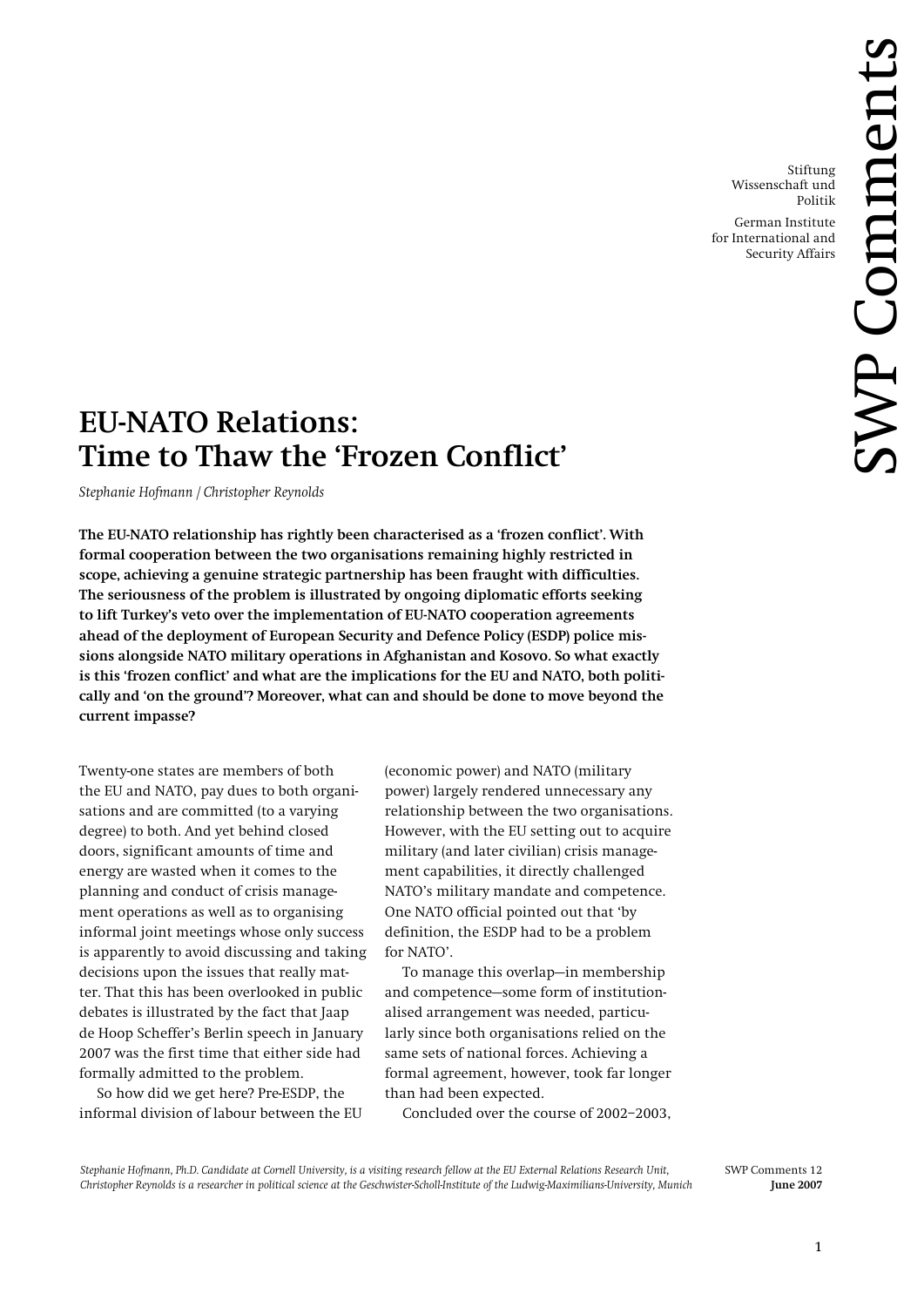the resulting 'Berlin Plus' agreements comprise a series of separate accords on the modalities and procedures through which the EU can undertake crisis management operations with recourse to NATO assets and capabilities as well as the exchange of confidential information, albeit only to states with a security agreement with the respective organisation.

Turkey's role proved to be a stumbling block throughout the negotiations. Fearing that it would be marginalised, and willing as it was to block EU access to NATO capabilities through its veto power in the Alliance, Turkey held out for a number of reassurances, including confirmation that the ESDP would not be used in its geographical vicinity without prior consultation, nor without inviting it to participate.

Hailed as a landmark agreement at the time, Berlin Plus conspicuously avoided the problematic questions of whether there should be a division of labour between the two organisations and whether either would have a right of first refusal over engagement in crisis management operations. It did, however, introduce the ever since contested concept of 'strategic cooperation' as a guiding principle of the EU-NATO relationship. Certain NATO member states understand every interaction between the EU and the Alliance as 'strategic cooperation' and to which only states with respective security agreements can be invited, while EU member states (admittedly to a greater and lesser degree) insist that the concept applies only to those instances where the Union has recourse to NATO assets and capabilities. All in all, allowing such concepts to remain ambiguous has enabled member states both to interpret and act upon them in different ways.

Differing visions of how to coordinate the EU-NATO relationship continue to be a matter of dispute. Such is the case with talk of a NATO 'right of first refusal', particularly in the UK and US, with the implication being that the EU should only act once NATO itself has decided not to. The statement that the ESDP would only be deployed 'where NATO as a whole is not engaged', reiterated by the EU at its Helsinki Summit in 1999, proved highly ambiguous in this regard, allowing the British Prime Minister to imply before parliament that this meant NATO would first have to decide not to act for the ESDP to become an option, while most other EU member states strongly denied that this would be the case.

Further debate has surrounded the question of a 'division of labour'. In order for the EU and NATO not to compete with each other, it has been suggested—by Jaap de Hoop Scheffer, among others—that there should be some sort of a functional distribution of tasks between them, with NATO perhaps assuming responsibility for highintensity operations, and the EU for lowerintensity Petersberg Tasks. While no such division of labour has ever been formally agreed, it remains a bone of contention.

# **The EU-NATO Problem in Practice: The Scope for Formal Discussions**

The Berlin Plus arrangements have therefore proven to be of only limited success in institutionalising EU-NATO relations, not least because certain EU member states, as well as non-member states, have actively sought to block the relationship from developing further. They have done so based on

- 1. different interpretations of the agreements' comprehensiveness in managing the EU-NATO relationship—something exacerbated by their ambiguity;
- 2. varying understandings of whether NATO has the 'right of first refusal' when it comes to crisis management operations and missions;
- 3. different ambitions for both organisations regarding a division of labour. One therefore has to wonder whether, as one NATO official put it, the agreements were 'only a solution for a particular phase of the relationship'?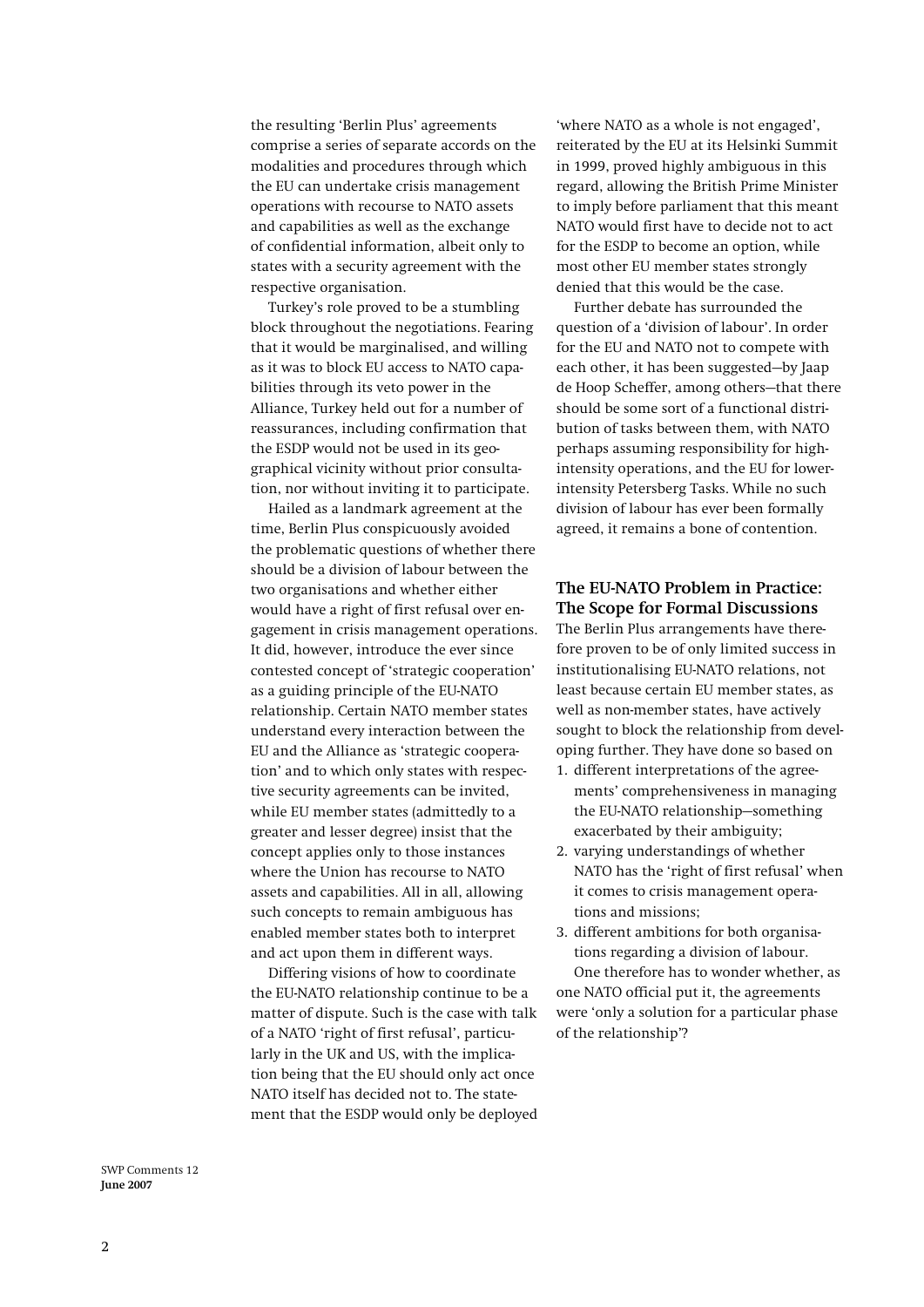#### **The Europeanists**

Some Allied EU member states appeared to take such a view quite early on and soon pushed for the EU to gain greater autonomy from NATO. This was most manifest at the so-called Chocolate Summit in April 2003 when—with the Berlin Plus agreements just implemented and the EU on the cusp of taking over from NATO's Task Force Fox in the Former Yugoslav Republic of Macedonia (Operation Concordia)—France, together with Germany, Belgium and Luxembourg, proposed the creation of a permanent EU operational headquarters to be located at Tervuren, Belgium. This 'EU SHAPE' did not materialise, however, primarily due to British concerns regarding EU-NATO duplication and the belief that an autonomous EU planning-structure was unnecessary given the existing Berlin Plus arrangements. This suggests that one of the crucial players in the ESDP, the UK, is acting upon an implicit division of labour under the assumption that if the EU acts autonomously, it should engage only in low-intensity crisis management. It also reinforces the view that France and other Europeanist member states want to keep NATO at 'arm's length' lest it, as RAND's Bob Hunter put it, 'unduly influence EU policy and decisions.'

Confronted with two contrasting interpretations of what the ESDP should encompass and be able to do, EU member states agreed to a compromise which resulted in the creation of a Civilian-Military Cell inside the EU's Military Staff (EUMS) and a small-scale Operations Centre (OpsCen) with a limited number of permanent staff, as well as coordinating liaison teams across the two organisations (NATO's International Military Staff to EUMS and EUMS at SHAPE). The Operations Centre has been operational only since January 2007, while the Civilian-Military Cell began its work in 2005.

The addition of these new bodies to the ESDP's institutional architecture means that the EU now has three possibilities for conducting an ESDP operation:

- 1. under Berlin Plus, thereby using NATO planning and operational headquarters at SHAPE (the liaison teams would improve their coordination in such cases);
- 2. autonomously, using an earmarked national operation headquarters (OHQ), of which there are currently five: those of France (Mont Valérien), Germany (Potsdam), Greece (Larissa), Italy (Rome) and the UK (Northwood). Such OHQs are best equipped for low-intensity crisis management operations, however;
- 3. autonomously, using the Civilian-Military Cell and an augmentation of the OpsCen (up to a maximum of 89 staff). This would be sufficient for operations up to battalion size (approx. 2,000 troops).

#### **The Turkey-Cyprus Question**

While Turkey only agreed to the implementation of the Berlin Plus agreements in the spring of 2003, for the following year the formal EU-NATO relationship functioned comparatively smoothly on the political-strategic level. A range of topics could be discussed between the two institutions through their 'strategic cooperation', and the presence of non-allied EU member states—namely the 'ex-neutrals' of Austria, Ireland, Finland and Sweden—was unproblematic since each had already concluded security arrangements with NATO through membership in its Partnership for Peace (PfP) programme.

With the EU accession of Malta and, more particularly, Cyprus in 2004, however, a new problem was encountered. In contrast to the other acceding states, Malta and Cyprus were neither members of the Alliance, nor participants in PfP (although Malta had joined back in 1994/5 only to subsequently withdraw). Consequently, neither had a security agreement with NATO to receive Alliance documents. With the Annan Peace Plan having been rejected on the eve of Cyprus' accession to the EU, and Turkey's concomitant refusal to recognise Cyprus diplomatically, the wording of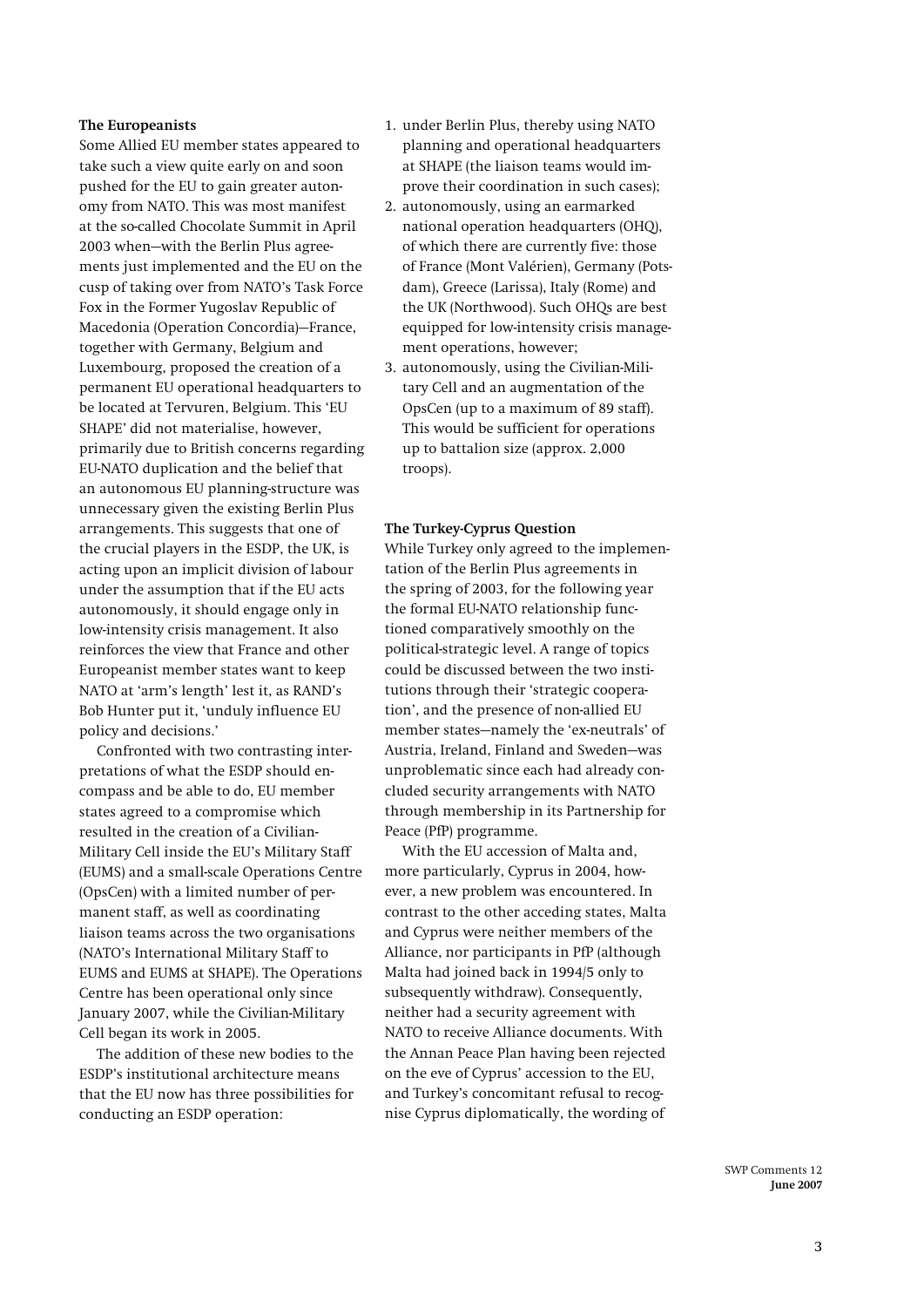the Berlin Plus agreements came back to haunt the EU by enabling Turkey to block the sharing of NATO security information with Cyprus and Malta and the formal discussion of any matters of 'strategic cooperation' in the presence of the two. For its part, Cyprus objected to the EU formally discussing any issues with NATO other than Berlin Plus operations when it and Malta were not present. This 'double veto' has had two practical consequences: Firstly, it has meant that formal EU-NATO meetings take place 'within the agreed framework', which is to say without the presence of Cyprus and Malta. And secondly, it has meant that the agenda of such meetings is limited solely to issues relating to Berlin Plus operations (currently only Operation Althea). The formal discussion of much broader issues of common concern, such as Afghanistan, Kosovo, terrorism or the proliferation of weapons of mass destruction, is therefore not possible.

The problem runs deeper, however, since certain other EU member states have used the Turkey-Cyprus dispute and the resulting 'frozen' relationship between NATO and the EU as a cover for their own broader policy ambitions. This is the case most particularly with France (although other states hide behind its position), which appears content to use the breakdown of EU-NATO relations to push for the EU to be the primary actor in regard to crisis management as well as to seek to restrict NATO's role solely to that of collective defence.

What should therefore be relatively routine activities, such as the exchange of documents or the conduct of joint crisismanagement exercises, have instead become highly complicated affairs and progress is routinely blocked. Plans for a joint EU-NATO Military Exercise later this year, for example, were dropped after the two organisations could not even agree on a scenario, while the application by both the North Atlantic Council (NAC) and the Political and Security Committee (PSC) of case-by-case unanimous decision-making on the release of documents has meant that member states in both organisations have been able to stifle cooperation by vetoing the release of documents from either side to the other.

# **The Status Quo: How Is Coordination Taking Place in Practice?**

#### **At the Political Level**

One of the most interesting facets of EU-NATO relations, however, is how the imperative of coordination has proven to be a stronger force than that of the willingness of certain member states to block the development of a functioning relationship between the two organisations. Certainly NAC-PSC meetings, despite the best efforts of the respective secretariats, have proven to be a weak method of coordination, given the formal constraints imposed by the restricted participation, narrow agenda and recurrent cancellation of meetings. Thus, in order to circumvent them, new, *informal* channels have emerged in an attempt to engage both organisations in dialogue, albeit on an infrequent and case-by-case basis.

The principle value of such informal meetings is that, for all intents and purposes, they do not exist. With no published agenda, no minutes, no communiqué, and no formal decision-making powers, they enable EU and NATO member states to openly discuss issues of mutual interest, yet essentially without having to admit to having done so. This means that they should not, formally speaking, pose a problem for countries such as Cyprus or Turkey (since there is no formal acknowledgement that either has attended a meeting at which the other was present). However, because they are informal, they also allow certain member states—France especially—to argue that the issues at stake are too important to be discussed in such a forum. This results in a vicious circle: at times, Cyprus and Turkey block formal meetings; at others, France the informal meetings.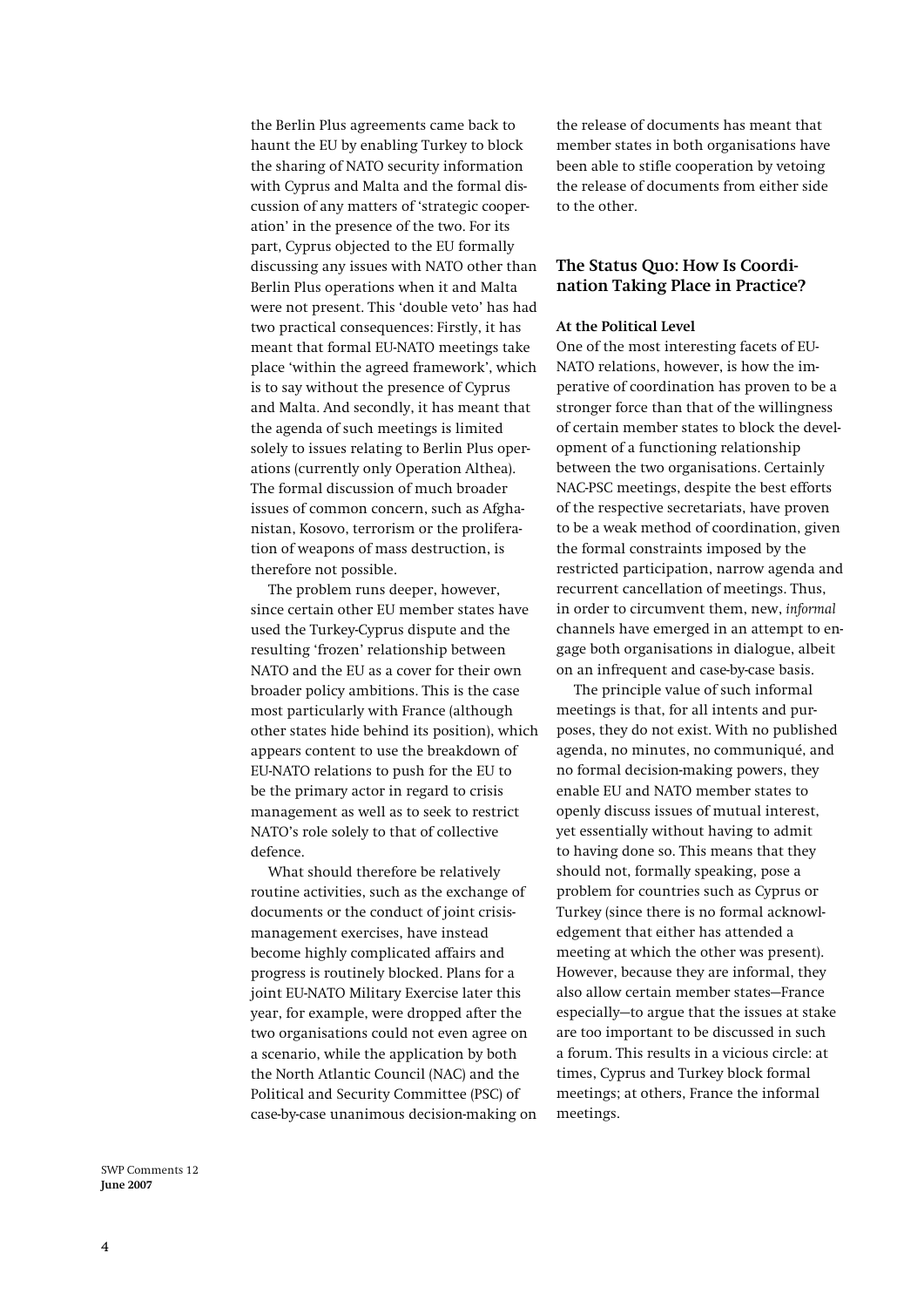When they do take place, however, informal meetings occur in one of three formats:

- 1. NAC-PSC meetings
- 2. EU-NATO Military Committee (MC) meetings
- 3. EU-NATO Foreign Ministerial meetings The informal NAC-PSC meetings have thus far been dedicated to discussing Darfur (June 2005, April and May 2006) and Kosovo (February 2007), while the joint Military Committee meetings also addressed Darfur (June 2005 and April 2006).

The so-called Transatlantic Dinners comprising of EU-NATO Foreign Ministers, which have thus far taken place four times, also constitute a broader EU-NATO dialogue even though they are not dedicated solely to that theme: The Transatlantic Dinner held in Brussels in December 2005, for example, only discussed the question of CIA renditions.

It is doubtful, however, that the use of such informal and indeed infrequent institutional mechanisms to discuss and resolve formal coordination and cooperation problems is an effective solution to the wider EU-NATO 'problem'. One Canadian official argued that 'an informal solution is no solution', while a NATO official said that the current arrangements are 'sub-optimal, to put it mildly.' This suggests that these informal meetings do not represent a suitable working arrangement in the long run. With no formal meetings taking place, no formal decisions can be taken and no strategic coordination can take place. This places clear limits upon what the two organisations can agree to do together as well as to the kind of routine cooperation and consultation that they can engage in. Without formal agreements—on the exchange of documents or the undertaking of coordinated operations on the ground, for example—such questions become complicated and highly political affairs. Even organising an informal meeting can be an arduous task and requires high-level engagement and pressure from both sides

in order that Turkey and Cyprus give their consent.

#### **At the Military-Strategic Level**

Established as a result of the Chocolate Summit compromise, the respective permanent liaison teams at both SHAPE and the EUMS—consisting of military officials from each organisation being placed within the working structures of the other—are ostensibly intended to ensure better coordination, particularly in operational terms. That said, the blockage on the release of documents between the two organisations clearly impedes this work and their effectiveness remains limited, again for political reasons. An obvious example of the problem was when, in 2006, member states charged the two respective joint liaison teams with drafting a joint 'stock-taking' report on their activities. The resulting document, even after much watering down on both sides, proved to be so politically sensitive that it never saw the light of day: The presentation of the NATO document to the Alliance's military committee in January 2007 was met with a French veto over its release to the EU, while an EU meeting the following day to discuss the corresponding EU draft was concluded with a French veto over the release of the document to NATO. France's justification? That since NATO refused to release documents to the EU, then the EU should do the same to NATO.

Yet the question remains: How can an EU officer be expected to effectively coordinate with SHAPE, and vice-versa, if he can only handle documents on a strictly case-by-case basis? Again, the solution appears to be informal. As is the case with staff on the ground in crisis areas, liaison teams exchange documents between themselves informally, given the blockage at the formal (political) level. Documents are therefore instead exchanged between liaison officers and within administrations, that is, German military officials based at the EU will receive NATO documents via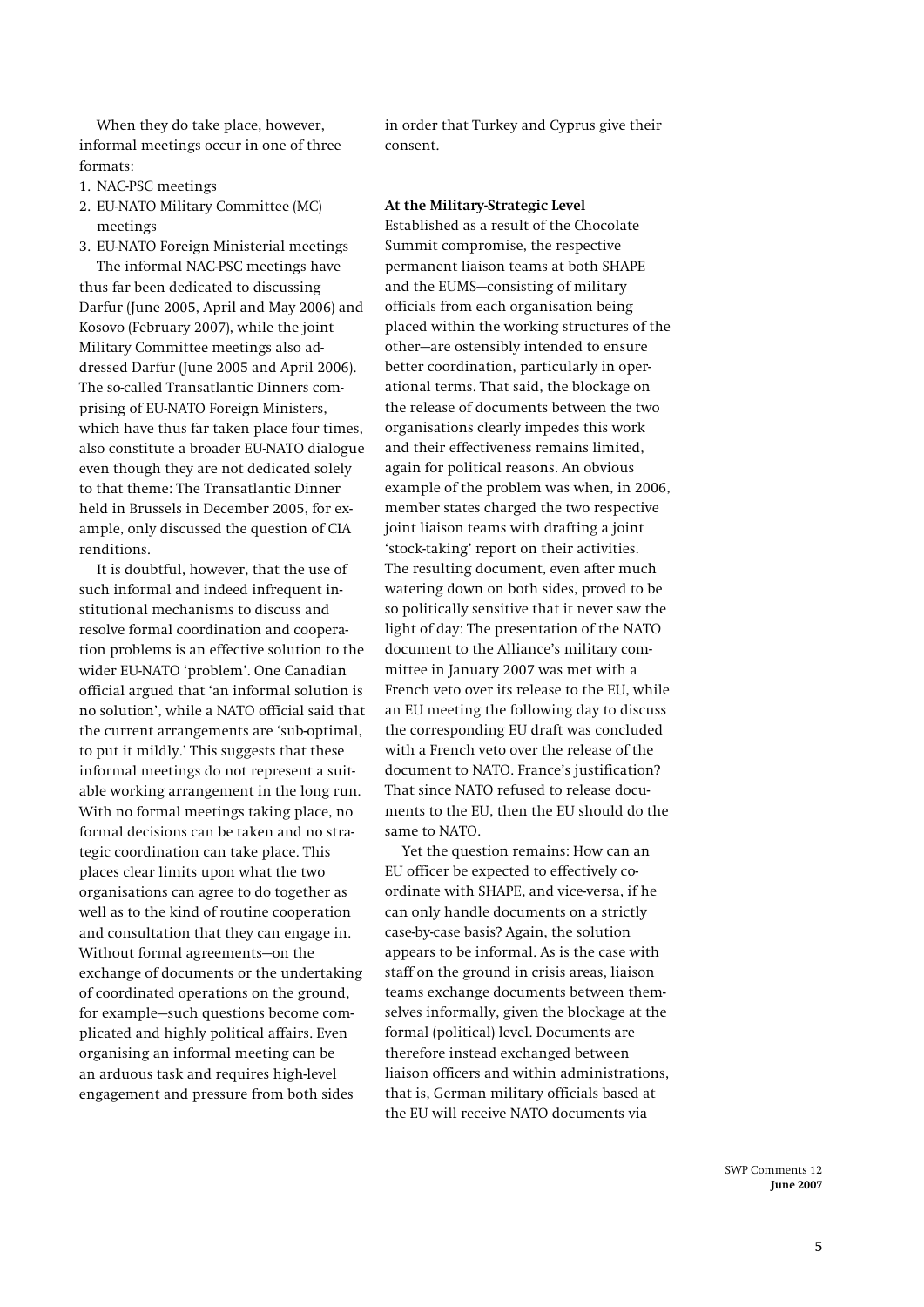their German counterparts at NATO. Indeed, the two branches are even based in the same building at NATO HQ.

#### **On the Ground/In Operation**

Where NATO and the EU are both deployed, military officials seek to ensure that the relationship between the two organisations is as effective as possible, even though they are bound by the political mandates handed to them by their respective political leaderships. Such officials have freely admitted that their operational work is impacted by the EU-NATO 'frozen conflict'. Not only have NATO and the EU not agreed on any conceptual delineation of civilian and military operations—as can be seen in the recent discussions about ESDP police missions in Afghanistan and Kosovo—but the drafting of EU-NATO 'lessons-learned' documents, which would normally be standard practice after any military operation, is hindered since any conclusions that might be perceived as a 'victory' for one vision of EU-NATO relations or the other must invariably be watered down or deleted.

If there is a benefit for operational commanders which stems from the blockage at the political level, however, it is that they are more likely to be charged with reaching satisfactory outcomes amongst themselves. This was the case in Bosnia and Herzegovina, where member states on both sides realised that while a delineation of tasks between NATO and the EU 'on the ground' was required, this could not be achieved at the political level. It was therefore agreed to charge the respective force commanders with reaching such an agreement among themselves. Compelled to find a satisfactory arrangement, and perhaps also based on the fact that both force commanders were British, an acceptable bottom-up solution ensued which was later formalised in an exchange of letters and approved by both the North Atlantic Council and the EU's General Affairs and External Relations Council. It is not yet clear if the same will

apply to the ESDP missions in Kosovo and Afghanistan: While the NAC and PSC met informally to discuss Kosovo at the end of February 2007, they have not yet managed to agree on how to delineate the EU's police missions from NATO's military operations, nor on codes of conduct. With the EU's 160 strong EUPOL Afghanistan mission now underway, diplomats in Brussels remain nervous regarding how coordination will work on the ground.

### **Perspectives and Prospects**

It is clear from the above that reconciling the arrival of the ESDP with the established presence of NATO has been a constant preoccupation. It has also been further complicated by the fact that both actors clearly aspire to a global role. With NATO now employed 'out of area' and the EU already having undertaken military crisis-management operations as far afield as sub-Saharan Africa and civilian missions in South-East Asia, the functional and geographical overlap between the two organisations has only increased over time. But is the current situation sustainable? One national official suggests that it is, simply because most future EU operations will, in any case, be of a civilian rather than military nature and hence will not *a priori*  require an EU-NATO dialogue based on Berlin Plus.

There are at least two caveats to this, however. The first is that Turkey argues that even in situations where both organisations are deployed in the same theatre but conducting different operations, such as in Afghanistan or Kosovo, the relationship between the two organisations should be considered as 'strategic cooperation' and therefore be conducted through the Berlin Plus agreements. This is based on the claim that since NATO clears the theatre for an EU police mission to enter, the EU ultimately relies on NATO assets and capabilities. Such a claim is nevertheless clearly aimed at maximising Turkey's leverage over the ESDP more generally. While in such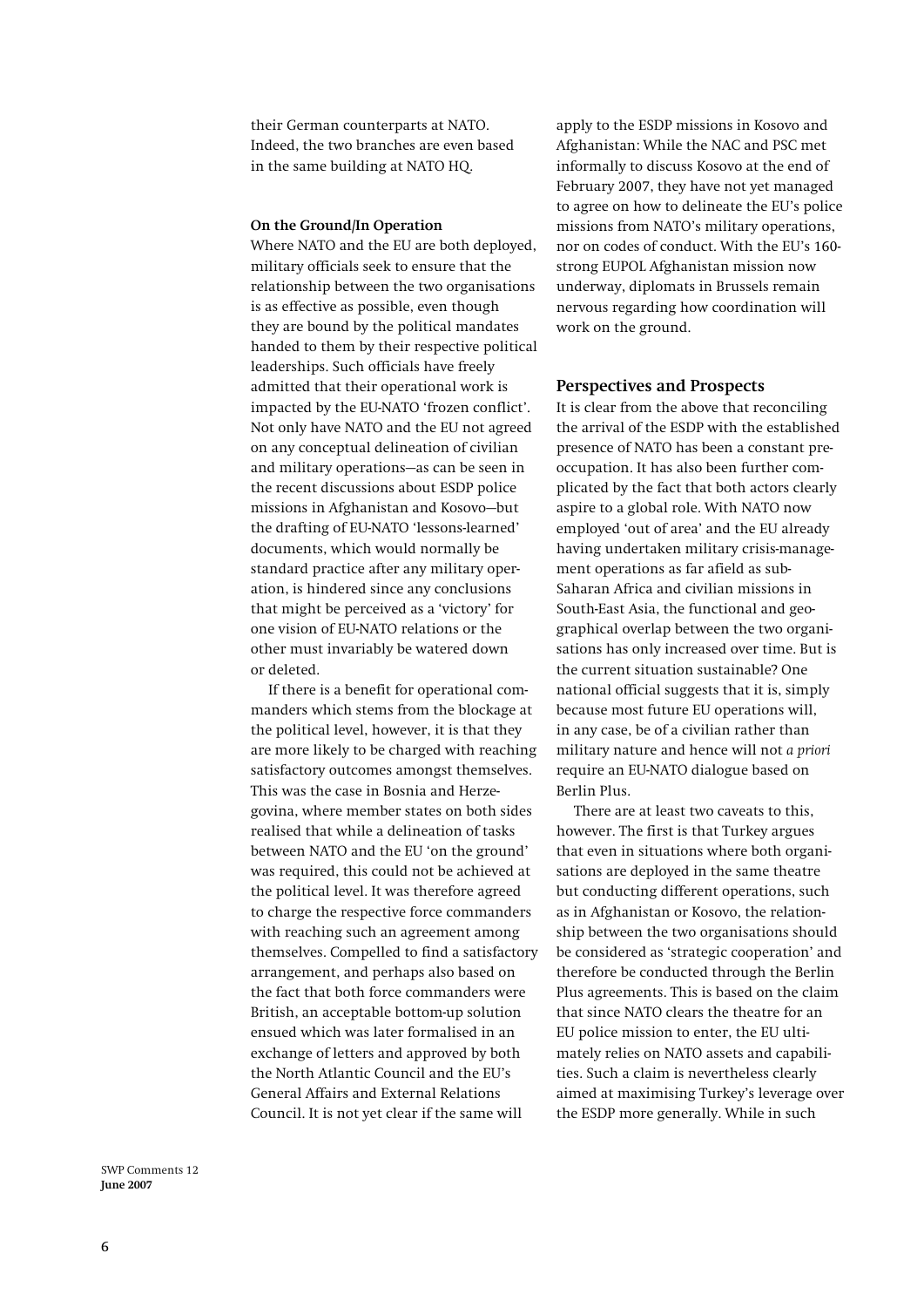cases it cannot block the EU's activities *per se*, Turkey can nonetheless aggravate the relationship between the EU and NATO by obstructing initiatives such as the definition of police and military missions.

The second caveat is that since its Riga Summit in 2006, NATO has been working on a 'Comprehensive Security Approach' that brings together elements of both civilian and military crisis management. This was borne of experience in Afghanistan, where certain NATO members have combined both civilian and military specialists as part of their Provincial Reconstruction Teams (PRTs). Hence even if Berlin Plus is not the guiding principle for future missions, the questions about who will be involved, where, when and with what mandate will remain.

The above suggests that there are no easy fixes to increasing efficiency between the two organisations at both the politicalstrategic and military levels. But the problem is real and has an obvious and continuing impact upon the proper functioning of each organisation's crisismanagement activities. So how to move forward?

# **Addressing the Turkey-Cyprus Problem**

In the first instance, the Turkey-Cyprus dispute needs to be much more actively addressed. A lifting of the 'double veto' would not in itself be a panacea for the wider problems in the EU-NATO relationship, but being able to meet formally and discuss matters of joint interest would allow for clearer definitions of mandates and responsibilities.

The complication, of course, is that the Turkey-Cyprus dispute is not simply about security agreements: It is about the future of a divided island as well as Turkey's longterm relationship with the European Union. Admittedly, Turkey and Cyprus have agreed on a case-by-case basis—if only intermittently—to infrequent informal EU-NATO meetings. But without implementation of

the Annan plan, or some variant thereof, it remains unlikely that either side will agree to anything more institutionalised. Indeed, as long as Turkey remains unwilling to recognise the state of Cyprus, substantive progress seems unlikely.

That said, smaller and more immediate steps could be taken towards this goal in line with recent proposals from the International Crisis Group. On Turkey's side, for example, more efforts could be made to fully implement its Customs Union with the EU and, in so doing, open Turkish ports and airports to Cypriot-registered vessels. The EU, for its part, must deliver on the aid packages that it has promised to Northern Cyprus, as well as move forward with opening up to trade with the North. Further moves from the Turkish side might centre on a symbolic reduction in the number of Turkish troops stationed in the North in return for a clear articulation from Cyprus of its precise grievances with the Annan plan so that they can be addressed. Such concessions are needed—as much as anything—to restore faith in the island's stalled peace process. Movement from one side, however, will clearly have to be immediately reciprocated by the other.

#### **Leadership**

Active leadership will be a key factor in moving forward. And with Finland's committed engagement during its Council Presidency having ultimately come to nothing, it may well be that the degree of engagement forthcoming from the EU's 'Big Three' will prove to be crucial. But here is another problem: Although it was British engagement which led Turkey to drop its earlier veto over Berlin Plus, one official described the current position in London as one of 'realistic non-engagement.' Apparently not seeing any prospects for success, and with Blair standing down this June, the UK appears to have instead chosen to watch from the sidelines. The situation in France is little better. With Franco-Turkish relations already at a low following French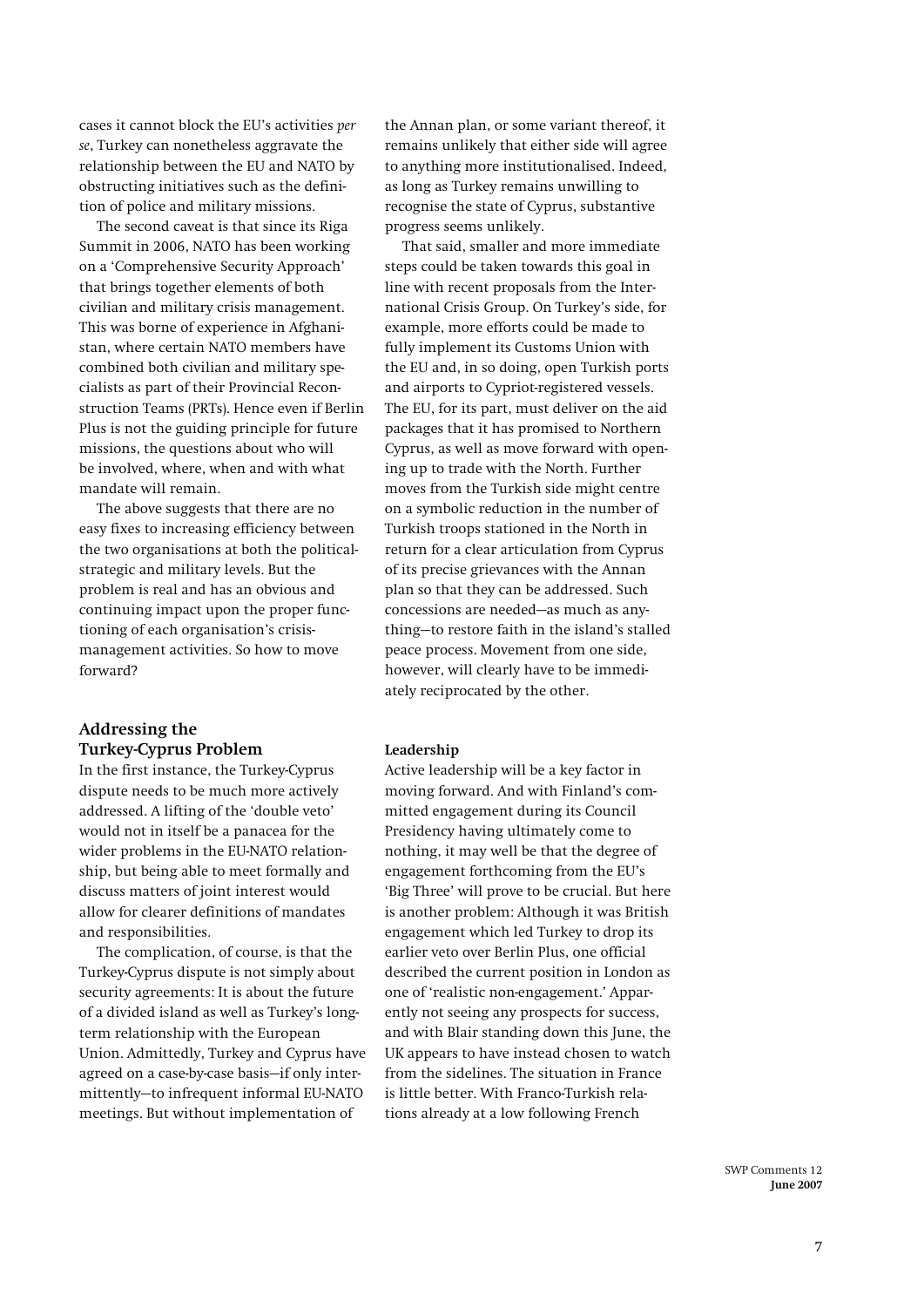parliament controversial vote on Armenian genocide denial, and with Nicolas Sarkozy having won few friends in Ankara as a result of his open opposition to Turkish EU membership, it would be highly surprising to see France take the lead here, particularly given its apparent lack of interest in a functioning EU-NATO dialogue anyway. Which leaves Germany. And although the current coalition government is divided on the question of Turkish EU membership, greater German engagement could be wellreceived. Admittedly, the current upheaval in the UK and France, as well as forthcoming presidential elections in Turkey, means that Germany's EU Council Presidency may well have come six months too early.

However, when the political circumstances allow for it, the creation of a quartet is conceivable, whereby the Secretary General of NATO, the EU's High Representative and perhaps two lead nations would seek to engage Cyprus and Turkey and move matters forward. This must take place at the highest level; with everyone from desk officers through to ministers and three-star generals currently at a deadlock, it seems that only the involvement of Heads of State and Government is likely to be successful.

# **Addressing the Different Visions of EU-NATO Relations**

Even if the Turkey-Cyprus issue were successfully resolved, the broader philosophical differences among EU and NATO member states regarding the relationship between the two organisations would remain. And this makes such a problem even more difficult to solve. Certainly there is no one particular solution, but a number of measures might be considered.

#### **No Division of Labour**

In the first instance, any talk of a fixed or permanent division of labour between the two institutions needs to be abandoned. Instead, any delineation of tasks should

occur solely on a case-by-case basis. To limit the ESDP to purely civilian or lower-end military tasks would be to overlook one of the core reasons that it was established in the first place: that is, to be able to act across the military spectrum in the event that US leadership through NATO should not be forthcoming. Tellingly, ESDP's first capability target was the Helsinki Headline Goal, which is to say a force of between fifty and sixty thousand troops, rather than the later and smaller Battle Groups initiative or indeed the Civilian Headline Goal. The EU needs to aspire, if only eventually, towards undertaking the whole range of crisis management operations, from lower-end policing and civilian operations to, ultimately, robust and larger-scale military deployments. Thus there should not be an artificial 'upper limit' placed on the EU's ambitions.

That said, the continued weakness of European military capabilities means that the status quo of what is a widely understood if not articulated *informal* division of labour between the EU and NATO is likely to prevail for the time being since the EU remains far from being able—or indeed willing—to engage in high-intensity military operations. Therefore, a functional division of labour between the EU and NATO will, at least for the foreseeable future, occur by *default*, rather than *design*.

Meanwhile, any talk of a geographical division of labour must be regarded with suspicion. Certainly the EU is far more likely to deploy in some parts of the world than is NATO (in Africa, for example), and indeed vice-versa, but both sides should be cautious of this ever translating into something more formalised, which would invariably smack of the 'sphere of influence' politics of the last century.

### **Shared Right of Initiative**

Should both the EU and NATO seek to become engaged in a crisis area—as has been the case in Darfur, and will be the case in Afghanistan and Kosovo—each organisa-